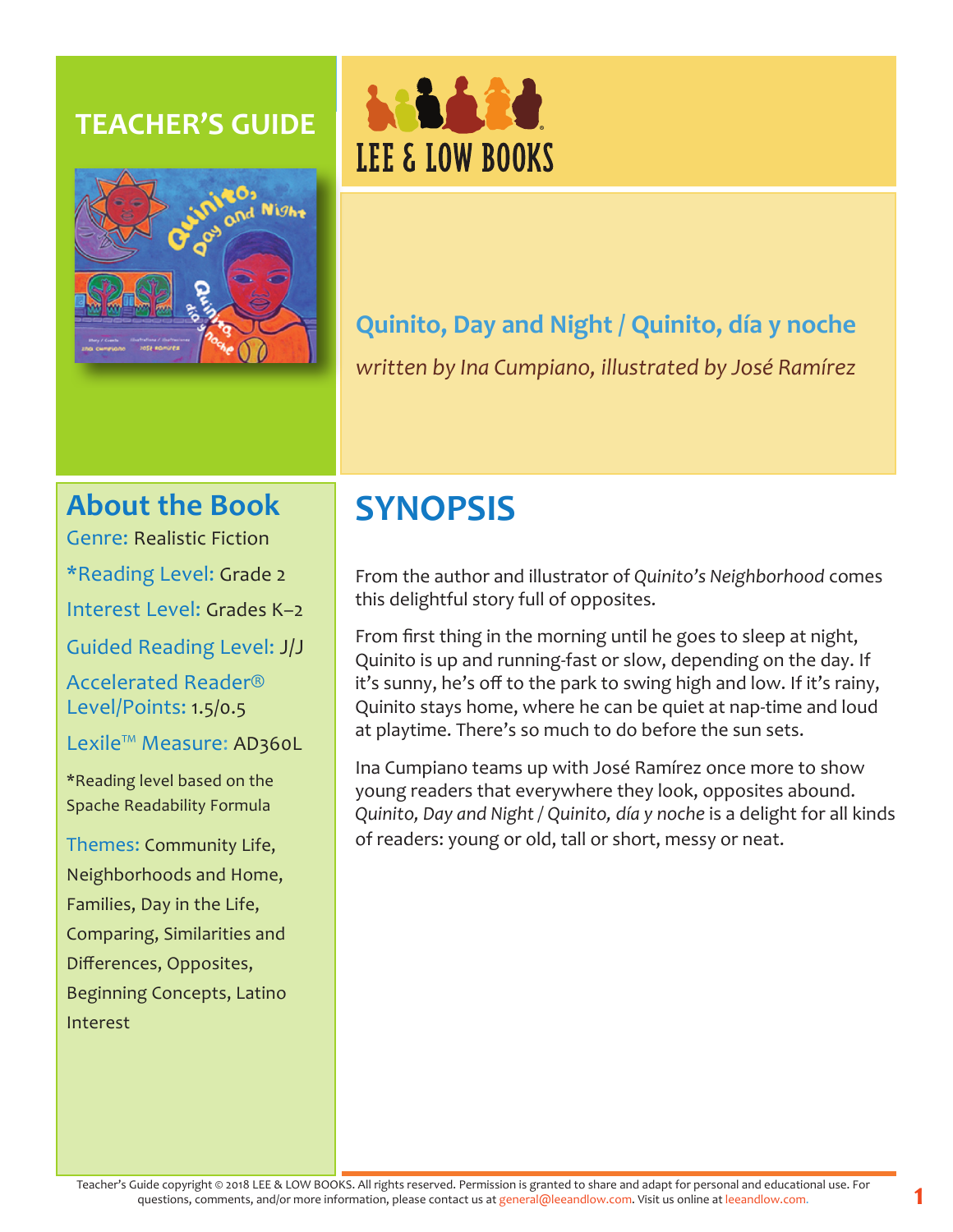

### **VOCABULARY**

*(Language Standards, Vocabulary Acquisition & Use, Strands 4–6)*

The story contains several content-specific and academic words and phrases that may be unfamiliar to students. Based on students' prior knowledge, review some or all of the vocabulary below.

#### **Content Specific**

hush, goodnight song

#### **Academic**

early, late, short, tall, neat, messy, depends, rainy, sad, sunny, happy, fast, slowly, sometimes, quie, loud, long, short, almost, left, right, awake, asleep

## **BACKGROUND**

*Antonyms:* As Quinito looks around him, he makes comparisons. He uses adjectives and their opposites, or antonyms. Review or teach students that antonyms are two words that have the opposite meaning from each other.

*Families:* Review family structures and the many ways people form families. It may be helpful to create a list of family members and remind students that some families include pets.

## **BEFORE READING**

#### **Prereading Focus Questions**

*(Reading Standards, Craft & Structure, Strand 5 and Integration of Knowledge & Ideas, Strand 7)*

Before introducing this book to students, you may wish to develop background knowledge and promote anticipation by posing questions such as the following:

- 1. Take a look at the front and back covers. Take a picture walk. Ask students to make a prediction. Do you think this book will be fiction or nonfiction? What makes you think so? What clues do the author and illustrator give to help you know whether this book will be fiction or nonfiction?
- 2. This story is going to show opposites. What are some examples of opposites?
- 3. Who is in your family? Is there anyone in your family beside people?
- 4. How might someone's day have opposites in it?
- 5. Why do you think I chose this book for us to read today?

#### **Exploring the Book**

*(Reading Standards, Key Ideas & Details, Strand 1, Craft & Structure, Strand 5, and Integration of Knowledge & Ideas, Strand 7) (Speaking & Listening Standards, Comprehension & Collaboration, Strands 1 and 2)*

- 1. Talk about the title of the book. Ask students what they think the title, *Quinito, Day and Night / Quinito, día y noche*, means. Then ask them what they think this book will most likely be about and whom the book might be about. What do they think might happen? What information do they think they might learn? What makes them think that?
- 2. Take students on a book walk and draw attention to the following parts of the book: front and back covers, title page, dedications, page numbers, author and illustrator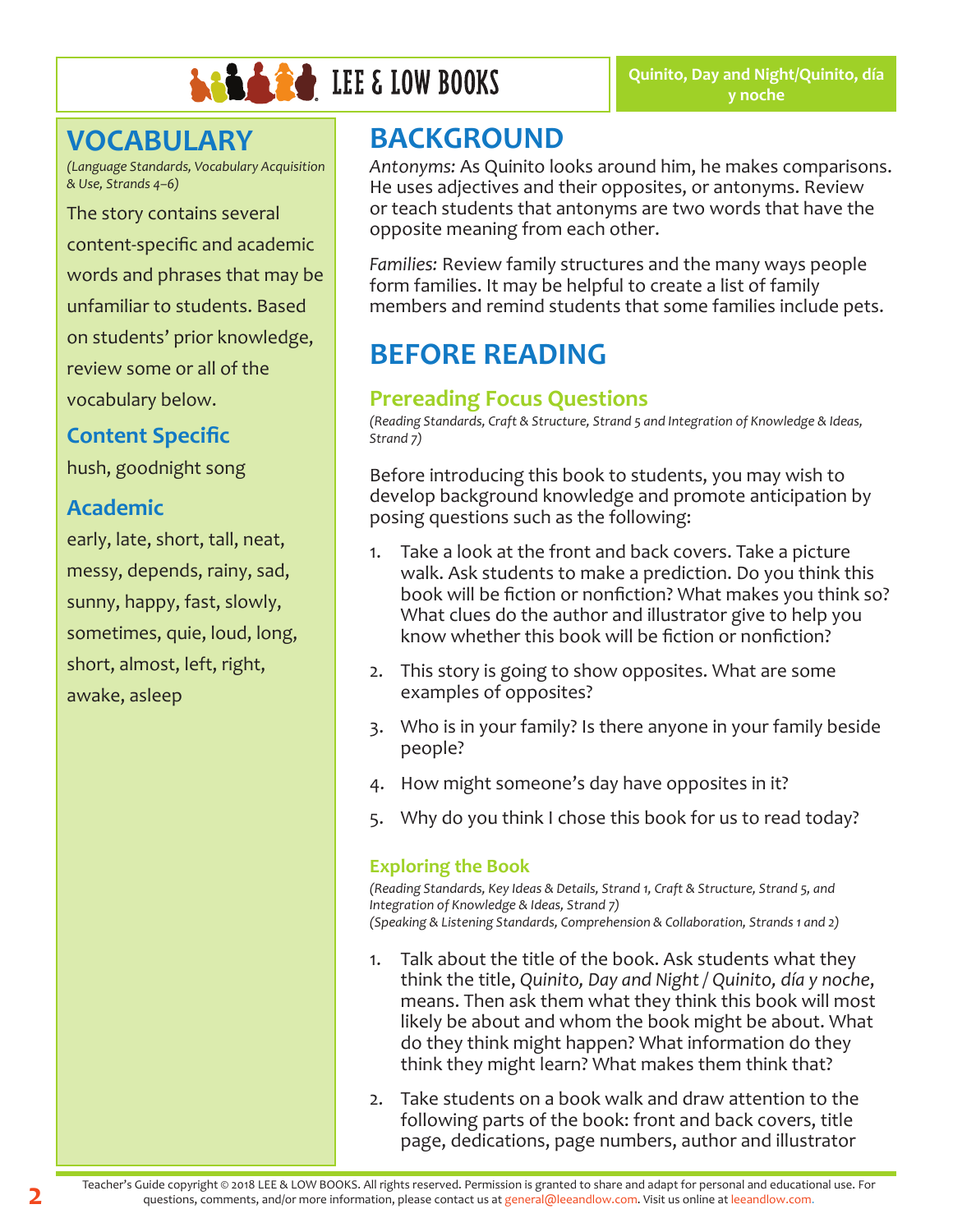biographies, illustrations, and bilingual glossary of opposites.

#### **Setting a Purpose for Reading**

*(Reading Standards, Key Ideas & Details, Strands 1–3)*

Have students read to find out:

- who Quinito includes in his family
- what comparisons he makes throughout his day
- how his family spend their time

Encourage students to consider why the author, Ina Cumpiano, would want to share this story with young people. Have students consider why she wrote the story in both Spanish and English.

## **AFTER READING**

#### **Discussion Questions**

After students have read the book, use these or similar questions to generate discussion, enhance comprehension, and develop appreciation for the content. Encourage students to refer to passages and/or illustrations in the book to support their responses. **To build skills in close reading of a text, students should cite evidence with their answers.**

### **Literal Comprehension**

*(Reading Standards, Key Ideas & Details, Strands 1 and 3)*

- 1. Who is the speaker of the story? How do you know?
- 2. Who else is in Quinito's family besides his parents and his brother and sister?
- 3. What does Quinito do at the park with his brother and sister?
- 4. What else is in Quinito's family besides people?
- 5. What does Quinito do with his family during the day?

6. What words or phrases does Quinito use to tell you what time of day he is doing an activity?

**LEE & LOW BOOKS** 

7. How does Quinito feel when it rains and when it is sunny? Why might he feel that way?

#### **Extension/Higher Level Thinking**

*(Reading Standards, Key Ideas & Details, Strands 1-3; and Craft & Structure, Strands 4 and 6) (Speaking & Listening Standards, Comprehension & Collaboration, Strands 1–3; and Presentation of Knowledge & Ideas, Strand 4)\*

- 1. Discuss the importance of being observant and appreciating the opposites in our lives. Talk about how Quinito does this in the book.
- 2. Do you agree or disagree with the statement: we can have opposites within us? Why?
- 3. What do you think Quinito means when he says it depends on the day when he is neat or messy? Is that been true in your life? Why or why not?
- 4. What patterns do you see in the book?
- 5. Why do you think the illustrator chooses to place Quinito in between each of the two comparisons?
- 6. What other opposites do you see in the story Quinito missed in his life?
- 7. How would you describe Quinito's relationship with his family?
- 8. How does each family member in the book show they care for another?
- 9. What does the word "family" mean to Quinito?
- 10. Compare Quinito's family to your own family. How are the two families similar and different?
- 11. Have students brainstorm what might happen after the end of the story. What might happen the next morning? What makes you think so?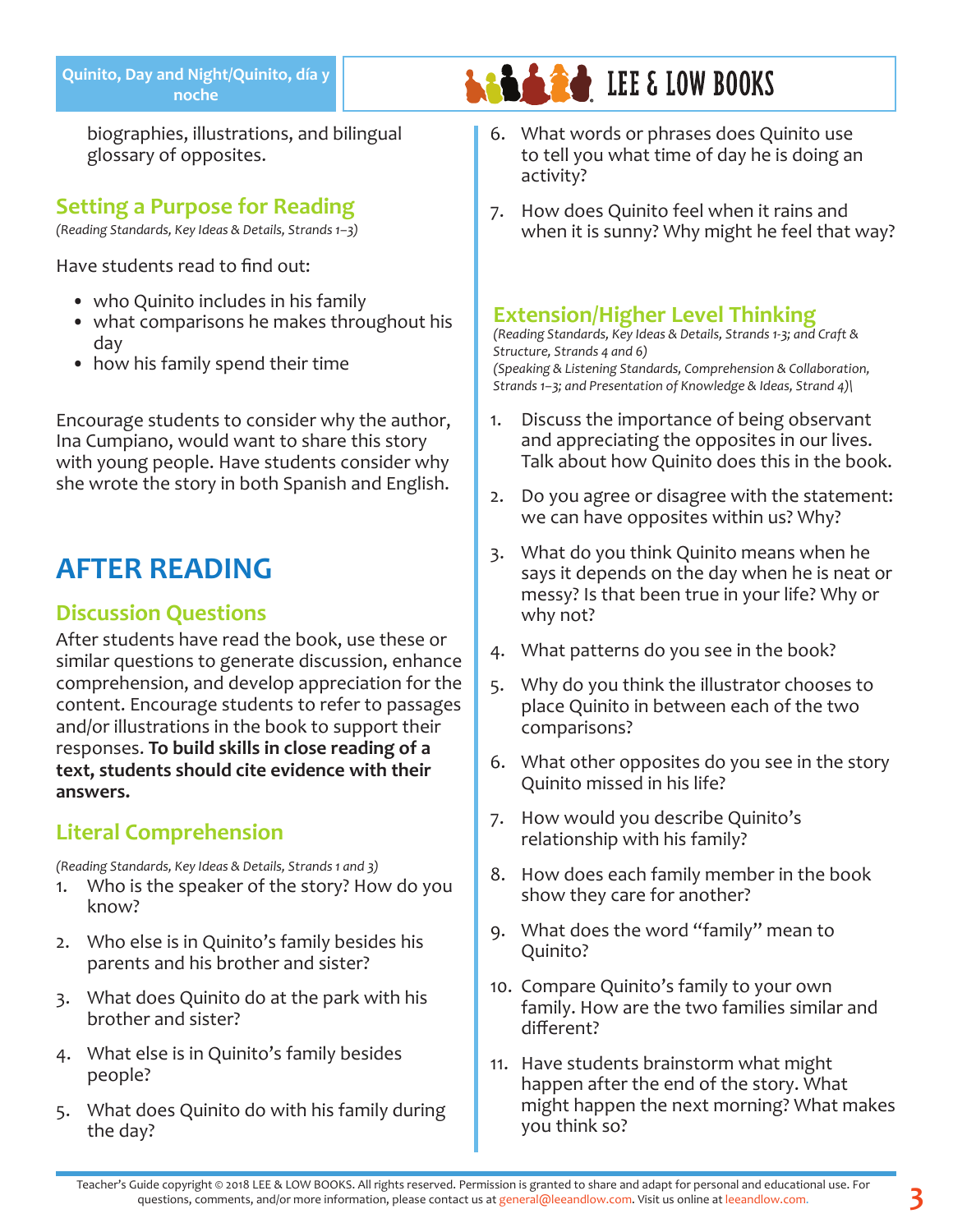## **LADA 20** LEE & LOW BOOKS

\* "Full of images and words that will engage preschoolers...this works on multiple levels as a book of opposites, as an exposition of bilingual vocabulary, and as a portrayal of a kind family and neighorhood that is still hard to find, done this

well, in picture books."

 $\star$  "Young listeners<br>will be drawn in by the charm of the confident young narrator and the complementary illustrations. An excellent introduction or reinforcement of the concept of opposites, this is also just a good family

*—Críticas Magazine*

story."

*—Horn Book*

12. How does this story celebrate the opposites in our lives?

#### **Reader's Response**

*(Writing Standards, Text Types & Purposes, Strands 1–3 and Production & Distribution of Writing, Strands 4–6)*

Use the following questions and writing activities to help students practice active reading and personalize their responses to the book. Suggest that students respond in reader's response journals, essays, or oral discussion. You may also want to set aside time for students to share and discuss their written work.

- 1. Imagine this weekend, you are spending the day at Quinito's home. Which activity would you rather do? What do you want to learn more about or how to do?
- 2. Write a letter to your own family member asking if you could spend time with him or her and suggesting some activities you might share.
- 3. Describe your family in as much detail as possible. What do you like to do together?
- 4. Which parts of Quinito's life do you connect with the most? Why?
- 5. What can you learn about family diversity and family structures from this book?
- 6. Quinito learns to see opposites all around him and the beauty of opposites. Describe

"A dual text of English above an equally matched Spanish version will have preschoolers

> relating to the familiarity of Quinito's day and night activities, while children in a bilingual environment will appreciate the opposing features of each in two familiar

**Quinito, Day and Night/Quinito, día y noche**

languages."

*—Kirkus Reviews*

an experience that helped you better understand opposites.

### **ELL Teaching Activities**

*(Speaking & Listening Standards, Comprehension & Collaboration, Strands 1–3 and Presentation of Knowledge & Ideas, Strands 4–6) (Language Standards, Vocabulary Acquisition & Use, Strands 4–6)*

- 1. Assign ELL students to partner-read the story with strong English readers/speakers. Students can alternate reading between pages, repeat passages after one another, or listen to the more fluent reader.
- 2. Have each student write three questions about the story. Then let students pair up and discuss the answers to the questions.
- 3. Depending on students' level of English proficiency, after the first reading:
	- Review the illustrations in order and have students summarize what is happening on each page, first orally, then in writing.
	- Have students work in pairs to retell either the plot of the story or key details. Then ask students to write a short summary, synopsis, or opinion about what they have read.
- 4. Have students give a short talk about what they admire about the opposites Quinito sees in the story. Alternatively, students can describe what other opposites Quinito may have missed in his world.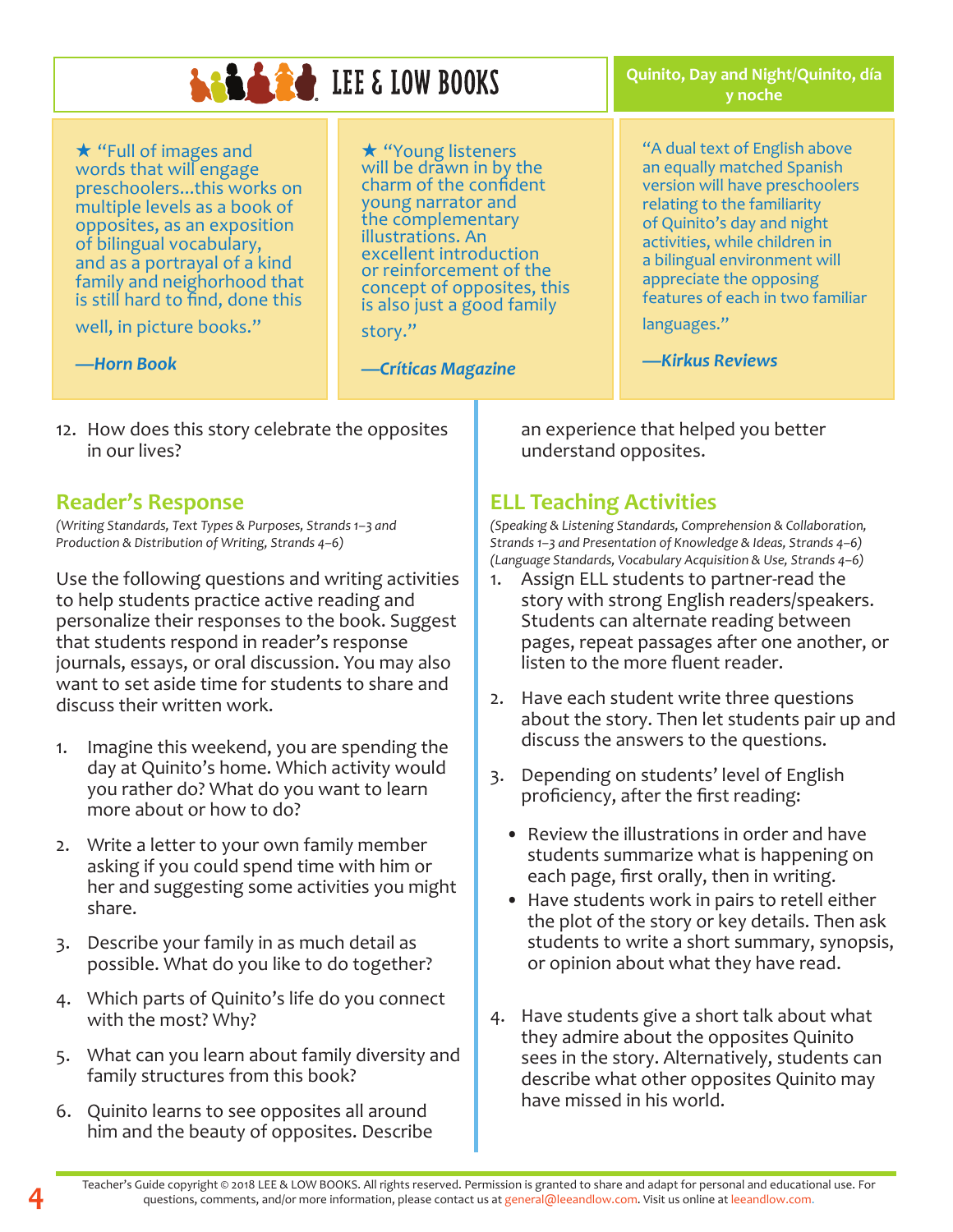- 5. The book contains several contentspecific and academic words that may be unfamiliar to students. Based on students' prior knowledge, review some or all of the vocabulary. Expose English Language Learners to multiple vocabulary strategies. Have students make predictions about word meanings, look up and record word definitions from a dictionary, write the meaning of the word or phrase in their own words, draw a picture of the meaning of the word, list synonyms and antonyms, create an action for each word, and write a meaningful sentence that demonstrates the definition of the word.
- 6. Display a picture of Quinito's entire family and point to the relevant members when you ask students to share about their own families, emphasizing family vocabulary.
- 7. Provide a sentence frame for sharing about families.
- *8. Quinito, Day and Night / Quinito, día y noche*  is a bilingual book with the text of the story presented in both Spanish and English. If possible, reflect this by including bilingual labels for the things in your classroom, including table/mesa, desk/escritorio, chair/silla, clock/reloj, globe/globo, door/ puerta, window/ventana, pencil sharpener/ sacapuntas, and so on.

## **INTERDISCIPLINARY ACTIVITIES**

*(Introduction to the Standards, page 7: Students who are college and career ready must be able to build strong content knowledge, value evidence, and use technology and digital media strategically and capably)*

Use some of the following activities to help students integrate their reading experiences with other curriculum areas. These can also be used for extension activities, for advanced readers, and for building a home-school connection.

# **LALACE LEE & LOW BOOKS**

#### **English Language Arts**

*(Reading Standards, Key Ideas and Details, Strands 1-3; Craft and Structure, Strands 4-6; Integration of Knowledge & Ideas, Strands 7-9; Range of Reading of Text Complexity, Strand 10) (Writing Standards, Text Types & Purposes, Strands 1-3; Production & Distribution of Writing, Strands 4 and 6; Research to Build & Present Knowledge, Strands 7-9; Range of Writing, Strand 10) (Speaking and Listening Standards, Comprehension and Collaboration, Strands 1-3; Presentation of Knowledge and Ideas, Strands 4-6)*

- 1. Read the first adventure of *Quinito with Quinito's Neighborhood / El Vecindario de Quinito* (https://www.leeandlow.com/ books/quinito-s-neighborhood-el-vecindariode-quinito). As students reflect on these stories, ask them to compare how each story encourages readers to explore and appreciate the world around them.
- 2. As Quinito looks around him, he makes comparisons. He uses adjectives and their antonyms. Review or teach students that antonyms are two words that have the opposite meaning from each other. Have students make a T-chart of all the adjectives Quinito uses in one column and its antonym in the other column. With this list of adjectives, encourage students to use them in a short paragraph on a topic of their choice. Remind students that adjectives can help writers add more detail to their writing and make their writing more interesting.
- 3. Read additional stories about comparisons and opposites, including: *A Morning with Grandpa* (https://www.leeandlow.com/ books/a-morning-with-grandpa), *America: My Land, Your Land, Our Land* (https://www. leeandlow.com/books/america), *Pop Pop and Grandpa* (https://www.leeandlow.com/books/ pop-pop-and-grandpa), *Sister Sister (https:// www.leeandlow.com/books/sister-sister)*, *Two Mrs. Gibsons* (https://www.leeandlow.com/ books/two-mrs-gibsons), and *Two Sweet Peas*  (https://www.leeandlow.com/books/twosweet-peas).
- 4. Ask students to share information about their own families, including: Who are the kids in your family? Who are the grown-ups in your family? Quinito has grandparents; is there any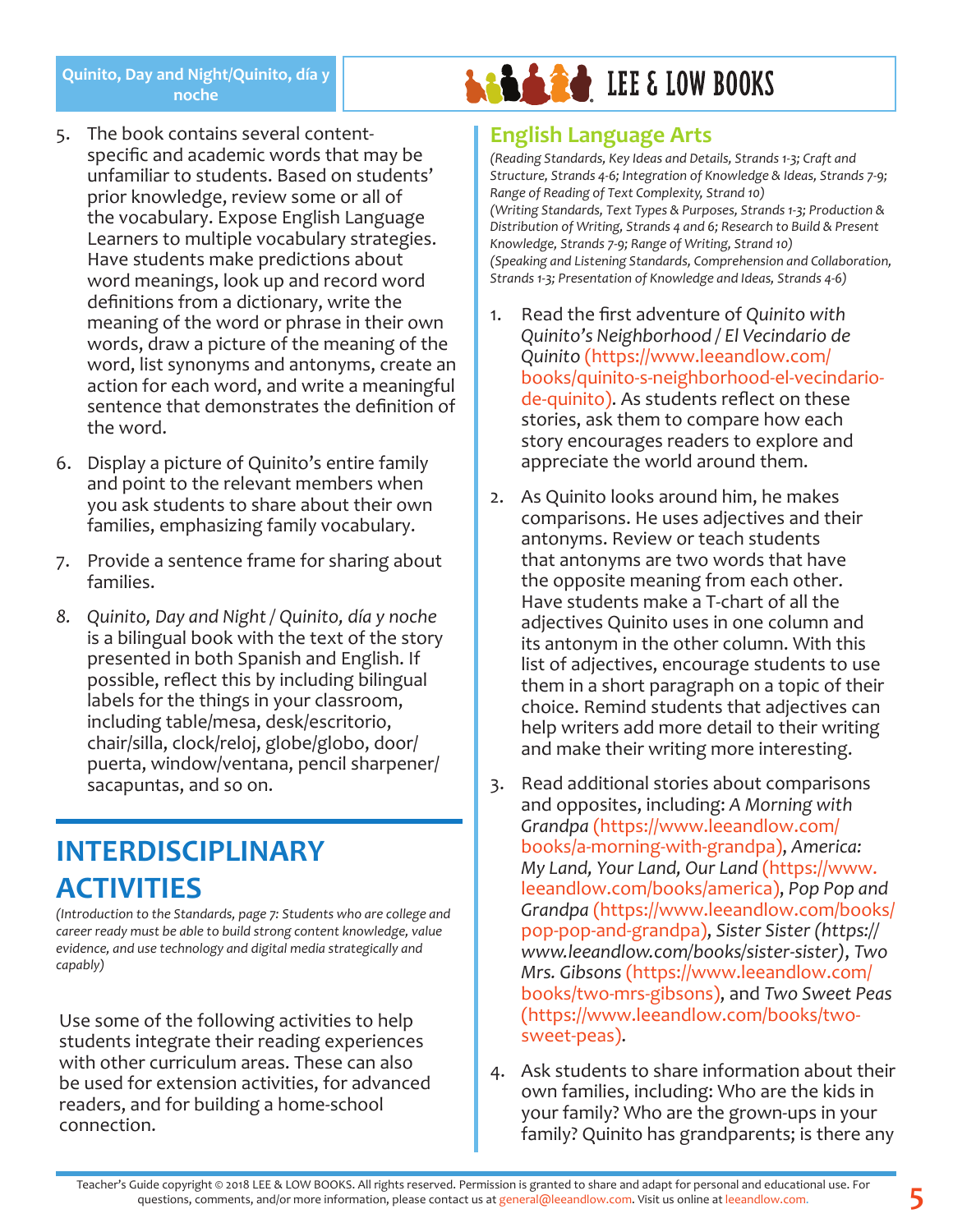# **LEE & LOW BOOKS**

older adult in your family? What do you do with your family? Do you have any animals in your family?

- 5. Make a class book called *Our Families*. Each student will contribute a page by drawing a picture of his or her family. If possible, circulate it around the room and add a label to each family member (or encourage students to do so if they are able). To be inclusive, draw your parents, siblings, or someone else who doesn't live with you. Reassure students that they can include anyone they consider family in their pictures.
- 6. Read another story that celebrates family life, togetherness, and how each spends their day: *Summer Sun Risin'* (https://www. leeandlow.com/books/summer-sun-risin). How do the illustrations and text indicate the time of the day? How does each main character spend his day?
- 7. What makes your family unique? What activities do you do or interests do you share with one member in your family? Describe a time you spent with a family member in your life and why that memory is special to you.
- 8. Have students create a Venn diagram of Quinito's and their own family. Then in two paragraphs, ask students to compare how Quinito is similar to and different from their own family.

### **School-Home Connection**

*(Writing Standards, Text Types & Purposes, Strands 2 and Production & Distribution of Writing, Strands 5 and 6) (Speaking & Listening Standards, Comprehension & Collaboration, Strands 1–3 and Presentation of Knowledge & Ideas, Strand 4)*

1. Encourage students to draw a family portrait of their own families. Ask for volunteers to share their pictures with the group and name the people shown. Alternatively, have your students bring in a copy of a family photograph to share with the class. Students can write about these photographs and post them in the classroom.

2. Encourage students to create a family tree of their own families including extended family members and anyone they identify as being a part of their family.

**Quinito, Day and Night/Quinito, día y noche**

3. Have students with their families observe how they spend their evening and with whom, and make a list of comparisons. If helpful, brainstorm a list of adjectives and their antonyms beforehand. Then encourage students to think about what in their lives fits those descriptions. Students can share out their comparisons in class.